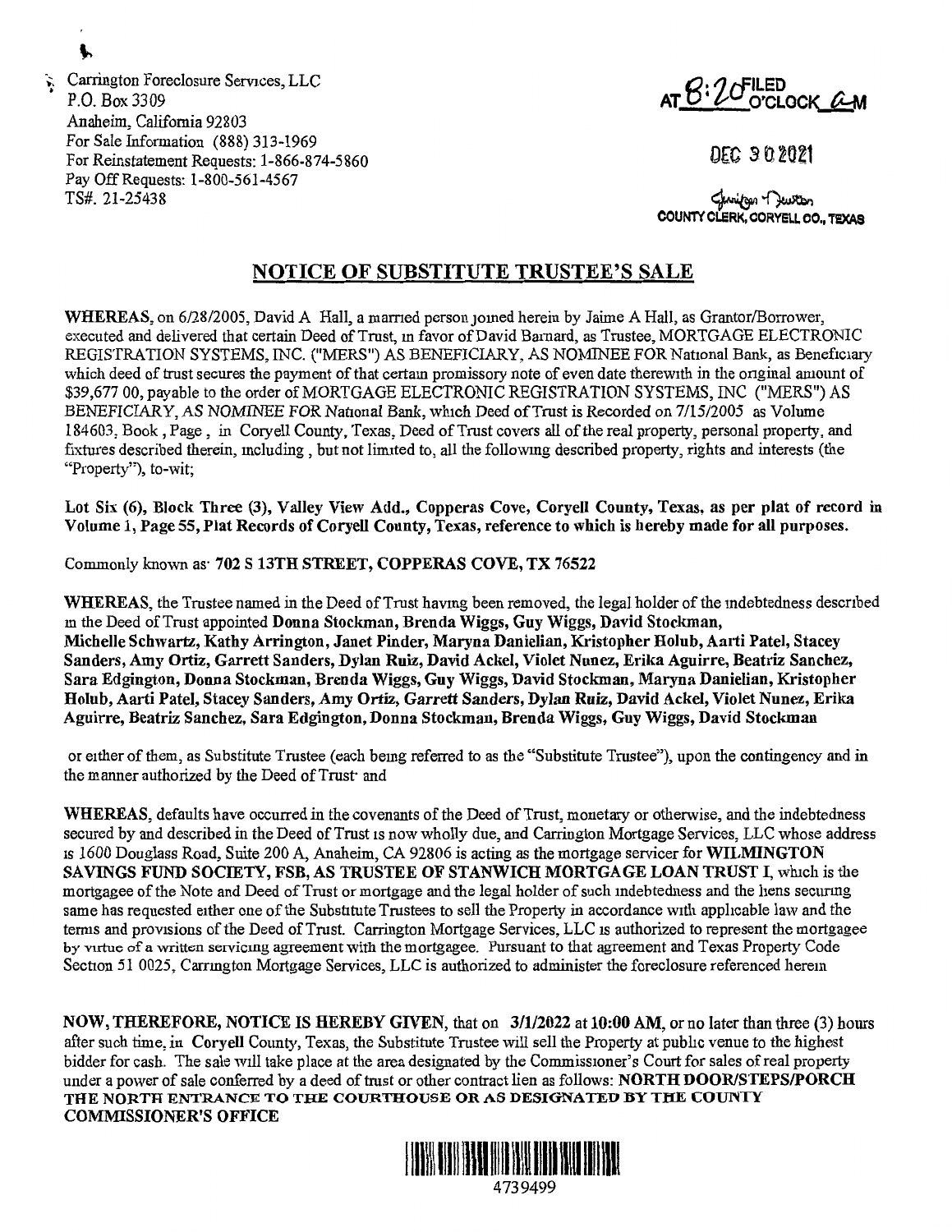**NOTICE IS FURTHER GIVEN** that, except to the extent that the Substitute Trustee may bind and obligate Mortgagors to warrant title the Property under the terms of the Deed of Trust, conveyance of the Property shall be made without any representations or warranties whatsoever, express or implied.

If the Trustee is unable to convey title for any reason, the successful bidder's sole and exclusive remedy shall be the return of monies paid to the Trustee, and the successful bidder shall have no further recourse.

If the sale is set aside for any reason, the Purchaser at the sale shall be entitled only to a return of the deposit paid. The Purchaser shall have no further recourse agamst the Mortgagor, the Mortgagee, or the Mortgagee's Attorney

**ASSERT AND PROTECT YOUR RIGHTS AS A MEMBER OF THE ARMED FORCES OF THE UNITED STATES.** IF **YOU ARE OR YOUR SPOUSE IS SERVING ON ACTIVE MILITARY DUTY, INCLUDING ACTIVE MILITARY DUTY AS A MEMBER OF THE TEXAS NATIONAL GUARD OR THE NATIONAL GUARD OF ANOTHER STATE OR AS A MEMBER OF A RESERVE COMPONENT OF THE ARMED FORCES OF THE UNITED STATES, PLEASE SEND WRITTEN NOTICE OF THE ACTIVE DUTY MILITARY SERVICE TO THE SENDER OF THIS NOTICE IMMEDIATELY** 

**THIS INSTRUMENT APPOINTS THE SUBSTITUTE TRUSTEE(S) IDENTIFIED TO SELL THE PROPERTY DESCRIBED** IN **THE SECURITY INSTRUMENT IDENTIFIED** IN **TIDS NOTICE OF SALE THE PERSON SIGNING THIS NOTICE IS THE ATTORNEY OR AUTHORIZED AGENT OF THE MORTGAGEE OR MORTGAGE SERVICER.** 

WITNESS, my hand this 12/28/2021

WITNESS, my hand this  $12.29$ 

Monica Sandoval

By Monica Sandoval, Trustee Sale Specialist, Team Lead Carrington Foreclosure Services, LLC as authorized agent for Mortgagee or Mortgage Servicer 1500 South Douglass Road, Suite 150 Anaheim, CA 92806

SS, my hand this 12 . 29 . 21<br>
where Stockman Broad Wines<br>
By Substitute Trustee(s)

. Donna Stockman, Brenda Wiggs, Guy Wiggs, David Stockman, Michelle Schwartz, Kathy Arrmgton, Janet Pinder, Maryna Danielian, Knstopher Holub, Aarti Patel, Stacey Sanders, Amy Ortiz, Garrett.Sanders, Dylan Rmz, David Ackel, Violet Nunez, Enka Aguirre, Beatnz Sanchez, Sara Edgmgton, Donna Stockman, Brenda Wiggs, Guy Wiggs, David Stockman, Maryna Danielian, Kristopher Holub, Aarti Patel, Stacey Sanders, Amy Ortiz, Garrett Sanders, Dylan Ruiz, David Ackel, Violet Nunez, Enka Aguirre, Beatnz Sanchez, Sara Edgington, Donna Stockman, Brenda Wiggs, Guy Wiggs, David Stockman

C/O Carrington Foreclosure Services, LLC 1500 South Douglass Road, Suite 150 Anaheim, CA 92806

; '